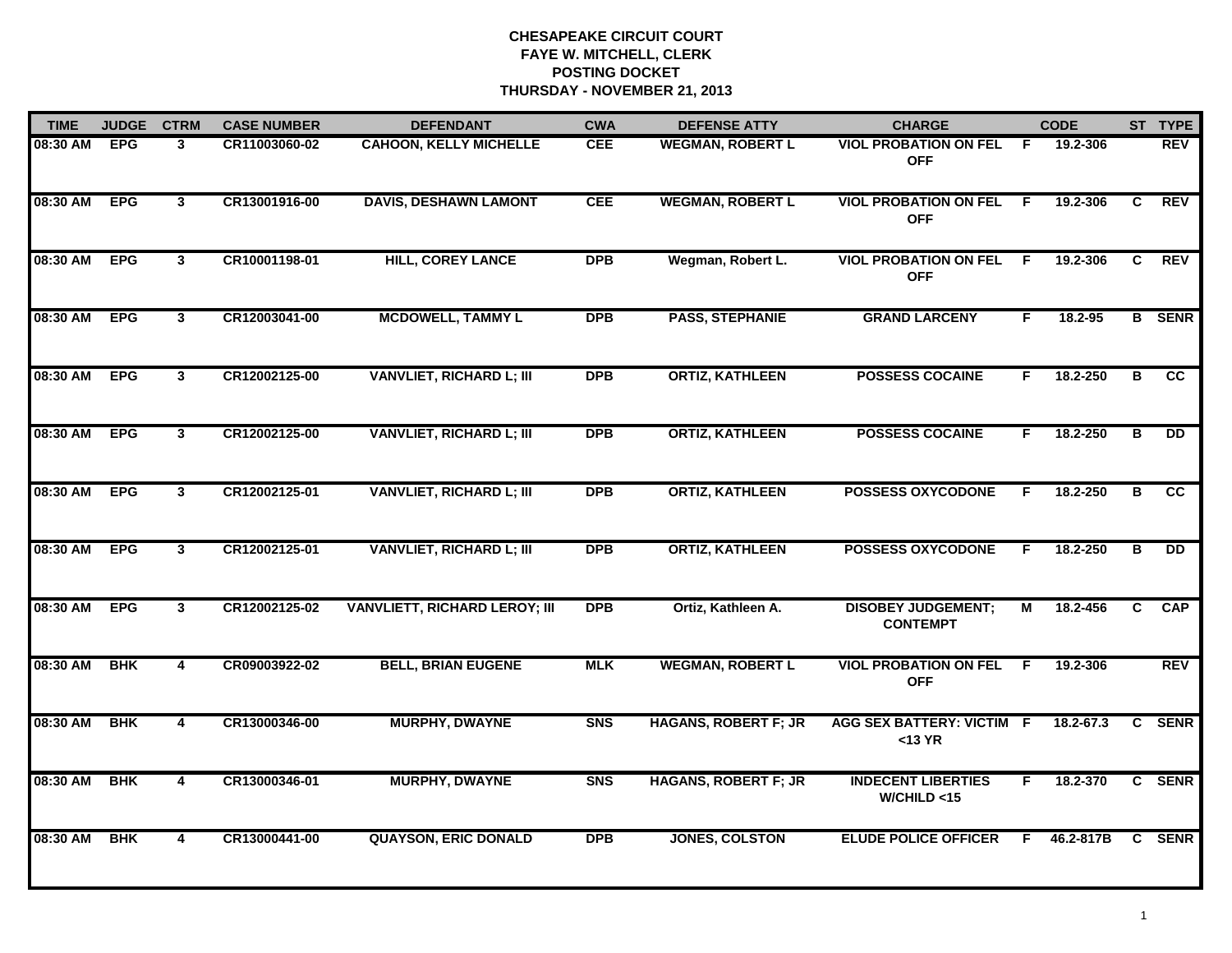| <b>TIME</b>   | <b>JUDGE</b><br><b>CTRM</b> |                | <b>CASE NUMBER</b> | <b>DEFENDANT</b>                  | <b>CWA</b> | <b>DEFENSE ATTY</b>      | <b>CHARGE</b>                                    |    | <b>CODE</b>  |    | ST TYPE       |
|---------------|-----------------------------|----------------|--------------------|-----------------------------------|------------|--------------------------|--------------------------------------------------|----|--------------|----|---------------|
| 08:30 AM      | <b>BHK</b>                  | 4              | CR12000496-02      | RICHARDS, ROBERT THOMAS           | AHM        | <b>PASS, STEPHANIE P</b> | <b>VIOL PROBATION ON FEL</b><br><b>OFF</b>       | F. | 19.2-306     | C. | REV           |
| 08:30 AM      | <b>BHK</b>                  | 4              | CR12000916-00      | <b>STURDIVANT, THOMAS L AMONT</b> | <b>MLK</b> | Sacks, Andrew M.         | <b>POSS FORGED BANK</b><br><b>NOTES</b>          | F. | 18.2-173     |    | <b>B</b> SENR |
| 08:30 AM      | <b>BHK</b>                  | 4              | CR12000916-01      | <b>STURDIVANT, THOMAS LAMONT</b>  | <b>MLK</b> | Sacks, Andrew M.         | <b>HABITUAL OFFENDER</b>                         |    | F B.46.2-357 |    | <b>B</b> SENR |
| 08:30 AM MATA |                             | 5              | CR12000207-01      | RHODES, WILLIAM HERBERT; IV       | <b>MSI</b> | <b>BLACK, HUGH; III</b>  | <b>VIOL PROBATION ON FEL</b><br><b>OFF</b>       | -F | 19.2-306     | C. | <b>REV</b>    |
| 08:30 AM MATA |                             | 5              | CR10002621-04      | <b>RIDDICK, KENI DESHAWN</b>      | <b>MLK</b> | <b>BARLOW, JASON A</b>   | VIOL GOOD BEHAV ON FEL F<br><b>OFF</b>           |    | 19.2-306     | C. | <b>REV</b>    |
| 08:30 AM MATA |                             | 5              | CR13001657-00      | <b>RIDDICK, KENI DESHAWN</b>      | <b>MLK</b> | <b>TITTER, JENNIFER</b>  | <b>POSS A FIREARM-</b><br><b>CONVICTED FELON</b> |    | F 18.2-308.2 | C  | <b>SENR</b>   |
| 08:30 AM      | <b>RDS</b>                  | 6              | CR13001012-00      | <b>HARRIS, GEORGE</b>             | <b>ASA</b> | <b>TITTER, JENNIFER</b>  | <b>GRAND LARCENY</b>                             | F. | 18.2-95      |    | <b>B</b> SENR |
| 08:30 AM      | <b>RDS</b>                  | 6              | CR10001371-01      | <b>LATTIMORE, THOMAS RAYMOND</b>  | <b>SNS</b> | <b>BUYRN, WILLIAM</b>    | <b>VIOL PROBATION ON FEL</b><br><b>OFF</b>       | F  | 19.2-306     | C. | <b>REV</b>    |
| 08:30 AM      | <b>RDS</b>                  | 6              | CR13001387-00      | <b>LAWRENCE, DANITA MICHELE</b>   | <b>ASA</b> | <b>TAYLOR, MATTHEW</b>   | <b>GRAND LARCENY</b>                             | F  | 18.2-95      |    | <b>B</b> SENR |
| 08:30 AM      | <b>RDS</b>                  | 6              | CR12001894-00      | <b>MCLEAN, DEMETRIUS LAMONT</b>   | <b>PLC</b> | Moyer, David H.          | <b>VIOL PROBATION ON FEL</b><br><b>OFF</b>       | -F | 19.2-306     | C  | <b>REV</b>    |
| 08:30 AM      | <b>RDS</b>                  | 6              | CR13002158-00      | <b>THEROUX, BRETT JACOB</b>       | <b>PLC</b> | <b>BARLOW, JASON A</b>   | <b>VIOL PROBATION ON FEL</b><br><b>OFF</b>       | F. | 19.2-306     | C. | <b>REV</b>    |
| 9:00 AM       | <b>MATA</b>                 | $\overline{5}$ |                    | <b>DRUG COURT</b>                 |            |                          |                                                  |    |              |    |               |
| 09:30 AM MATA |                             | $\mathbf{2}$   | CR12001094-01      | <b>GRIFFIN, CHAD ALLAN</b>        | <b>AHM</b> | <b>MELTON, JAMES B</b>   | <b>VIOL PROBATION ON FEL</b><br><b>OFF</b>       | F  | 19.2-306     |    | C ADAT        |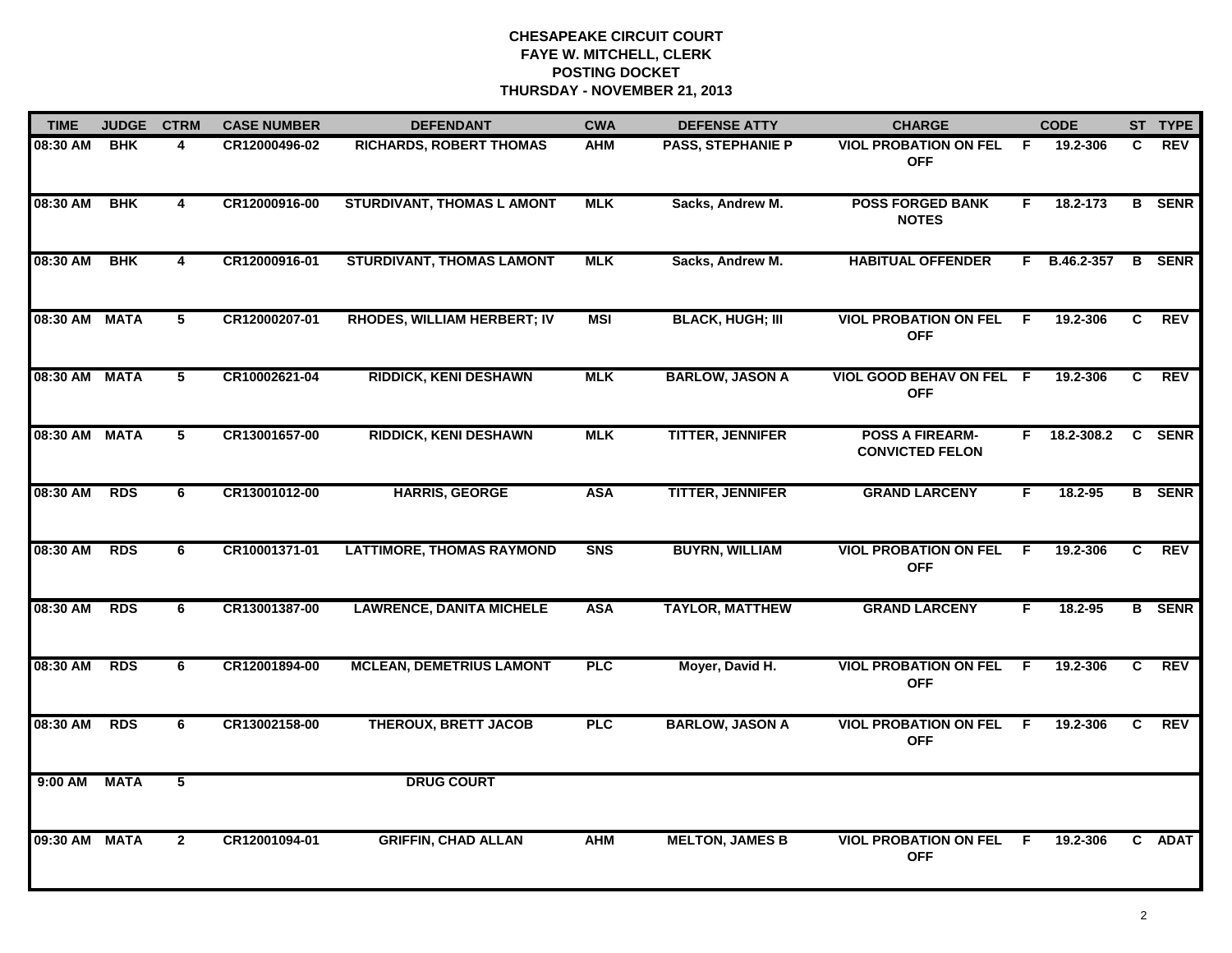| <b>TIME</b>   | <b>JUDGE</b> | <b>CTRM</b>    | <b>CASE NUMBER</b> | <b>DEFENDANT</b>           | <b>CWA</b> | <b>DEFENSE ATTY</b>       | <b>CHARGE</b>                                   |    | <b>CODE</b>  |                | ST TYPE       |
|---------------|--------------|----------------|--------------------|----------------------------|------------|---------------------------|-------------------------------------------------|----|--------------|----------------|---------------|
| 09:30 AM MATA |              | $\mathbf{2}$   | CR12001094-02      | <b>GRIFFIN, CHAD ALLAN</b> |            |                           | <b>CONTEMPT-FTA PROB VIOL M</b>                 |    | 18.2-456     | C.             | <b>ADAT</b>   |
| 09:30 AM MATA |              | $\mathbf{2}$   | CR13002142-00      | <b>HUNT, LISA LYNN</b>     | <b>BKF</b> |                           | <b>CREDIT CARD THEFT</b>                        | F  | 18.2-192     |                | <b>B</b> ADAT |
| 09:30 AM MATA |              | $\mathbf{2}$   | CR13002142-01      | <b>HUNT, LISA LYNN</b>     | <b>BKF</b> |                           | <b>CREDIT CARD FRAUD</b>                        | F. | 18.2-195     |                | <b>B</b> ADAT |
| 09:30 AM MATA |              | $\mathbf{2}$   | CR13002142-02      | <b>HUNT, LISA LYNN</b>     | <b>BKF</b> |                           | <b>OBTAIN IDENTIFYING</b><br><b>INFORMATION</b> |    | F 18.2-186.3 | B              | <b>ADAT</b>   |
| 09:30 AM MATA |              | $\overline{2}$ | CR13002314-00      | <b>KHAN, AHRAAF GULL</b>   | <b>ASA</b> |                           | <b>POSS METHYLONE</b>                           | E  | 18.2-250     |                | <b>B</b> ADAT |
| 09:30 AM MATA |              | $\overline{2}$ | CR13002314-01      | <b>KHAN, AHRAAF GULL</b>   | <b>ASA</b> |                           | <b>POSS METHYLONE</b>                           | F. | 18.2-250     |                | <b>B</b> ADAT |
| 09:30 AM MATA |              | $\overline{2}$ | CR12001313-00      | <b>MOORE, ROBERT JASON</b> | <b>ASA</b> | <b>JOHNSON, STEPHANIE</b> | <b>ELUDE POLICE</b>                             | F. | 46.2-817     | $\overline{c}$ | <b>TBS</b>    |
| 09:30 AM MATA |              | $\mathbf{2}$   | CR12001313-01      | <b>MOORE, ROBERT JASON</b> |            |                           | <b>FAIL TO APPEAR;</b><br><b>CONTEMPT</b>       | М  | 18.2-456     |                | C ADAT        |
| 09:30 AM MATA |              | $\mathbf{2}$   | CR13002259-00      | PITTMAN, DAQUAN RAMEL      | <b>ANM</b> | <b>BARLOW, JASON A</b>    | <b>MOB: MALICIOUS</b><br><b>WOUNDING</b>        | F  | $18.2 - 41$  | C.             | <b>TBS</b>    |
| 09:30 AM MATA |              | $\mathbf{2}$   | CR13002259-01      | PITTMAN, DAQUAN RAMEL      | <b>ANM</b> | <b>BARLOW, JASON A</b>    | <b>MOB: MALICIOUS</b><br><b>WOUNDING</b>        | F  | 18.2-41      | C.             | <b>TBS</b>    |
| 09:30 AM MATA |              | $\overline{2}$ | CR13002259-02      | PITTMAN, DAQUAN RAMEL      | <b>ANM</b> | <b>BARLOW, JASON A</b>    | <b>MALICIOUS WOUNDING</b>                       | F. | 18.2-51      | C              | <b>TBS</b>    |
| 09:30 AM MATA |              | $\overline{2}$ | CR13002259-03      | PITTMAN, DAQUAN RAMEL      | <b>ANM</b> | <b>BARLOW, JASON A</b>    | <b>MALICIOUS WOUNDING</b>                       | F  | 18.2-51      | $\overline{c}$ | <b>TBS</b>    |
| 09:30 AM MATA |              | $\overline{2}$ | CR13002259-04      | PITTMAN, DAQUAN RAMEL      | <b>ANM</b> | <b>BARLOW, JASON A</b>    | <b>ASSAULT &amp; BATTERY</b>                    | M  | 18.2-57      | C.             | <b>TBS</b>    |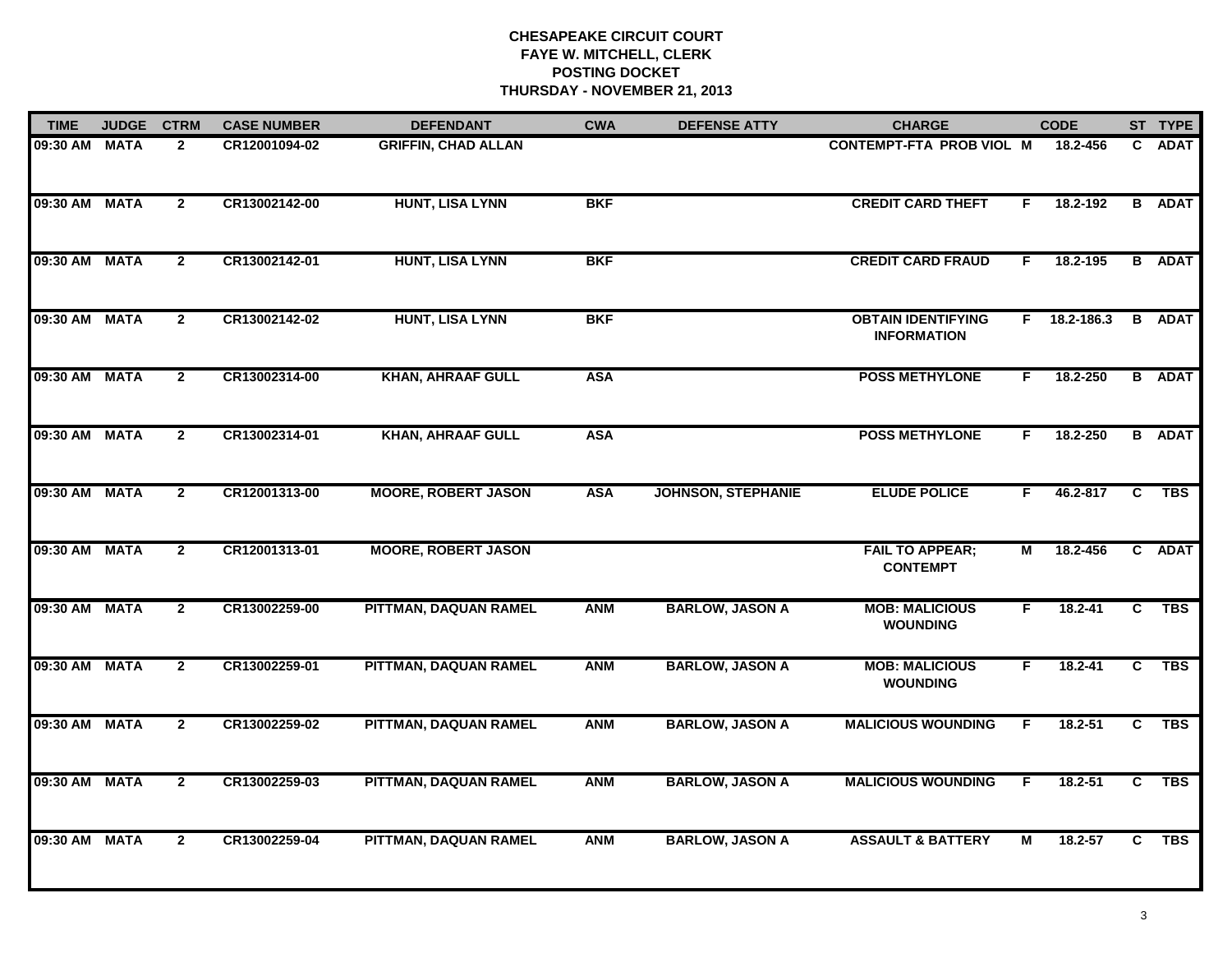| <b>TIME</b>   | <b>JUDGE</b> | <b>CTRM</b>    | <b>CASE NUMBER</b> | <b>DEFENDANT</b>                | <b>CWA</b> | <b>DEFENSE ATTY</b>     | <b>CHARGE</b>                                     |     | <b>CODE</b> |              | ST TYPE                  |
|---------------|--------------|----------------|--------------------|---------------------------------|------------|-------------------------|---------------------------------------------------|-----|-------------|--------------|--------------------------|
| 09:30 AM MATA |              | $\mathbf{2}$   | CR13002404-00      | PITTMAN, DAQUAN RAMEL           | ANM        | <b>BARLOW, JASON A</b>  | <b>ASSAULT &amp; BATTER</b>                       | М   | 18.2-57     | C            | <b>TBS</b>               |
| 09:30 AM MATA |              | $\overline{2}$ | CR10000675-01      | <b>ROGERS, ROLONDO EUGENE</b>   |            |                         | <b>VIOL PROBATION ON FEL</b><br><b>OFF</b>        | -F  | 19.2-306    |              | C ADAT                   |
| 09:30 AM MATA |              | $\overline{2}$ | CR13002297-00      | <b>WATSON, JAMES LEE</b>        | <b>DJH</b> |                         | <b>PWID HEROIN</b>                                | F.  | 18.2-248    |              | <b>B</b> ADAT            |
| 09:30 AM MATA |              | $\mathbf{2}$   | CR13002297-01      | <b>WATSON, JAMES LEE</b>        | <b>DJH</b> |                         | <b>HABITUAL OFFENDER</b>                          | F.  | B.46.2-357  |              | <b>B</b> ADAT            |
| 09:30 AM MATA |              | $\overline{2}$ | CR13002366-00      | <b>WEAVER, KIMBERLY</b>         |            |                         | <b>DISOBEY JUDGEMENT;</b><br><b>CONTEMPT</b>      | М   | 18.2-456    | $\mathbf{o}$ | $\overline{\mathsf{sc}}$ |
| 09:30 AM MATA |              | $\overline{2}$ | CR11002956-01      | <b>WELLONS, VONTA LARELL</b>    |            |                         | <b>VIOL PROBATION ON FEL F</b><br><b>OFF</b>      |     | 19.2-306    |              | C ADAT                   |
| 10:00 AM MATA |              | 5              | CR13001385-00      | <b>FAULKS, VON BASHAY</b>       | <b>AHM</b> | <b>JONES, M COLSTON</b> | <b>GRAND LARCENY: AUTO</b><br><b>THEFT</b>        | - F | 18.2-95     |              | C TRYL                   |
| 10:00 AM MATA |              | 5              | CR13001385-01      | <b>FAULKS, VON BASHAY</b>       | <b>AHM</b> | <b>JONES, M COLSTON</b> | <b>HIT &amp; RUN MISD</b>                         | М   | B.46.2-894  |              | C TRYL                   |
| 10:00 AM MATA |              | 5              | CR13001385-02      | <b>FAULKS, VON BASHAY</b>       | <b>AHM</b> | <b>JOMES, M COLSTON</b> | <b>FAIL TO APPEAR;</b><br><b>CONTEMPT</b>         | М   | 18.2-456    | C.           | <b>CAP</b>               |
| 10:00 AM MATA |              | 5              | CR13002306-00      | <b>GETRIGE, AMY ALEISE</b>      | <b>DPB</b> | <b>JONES, M COLSTON</b> | <b>PUBLIC RECORDS:</b><br><b>FORGERY</b>          | F.  | 18.2-168    |              | <b>B</b> PLEA            |
| 10:00 AM MATA |              | 5              | CR13002306-01      | <b>GETRIGE, AMY ALEISE</b>      | <b>DPB</b> | <b>JONES, M COLSTON</b> | PERJURY: FALSELY SWEAR F<br><b>AN OATH</b>        |     | 18.2-434    |              | <b>B</b> PLEA            |
| 10:00 AM MATA |              | 5              | CR13002306-02      | <b>GETRIGE, AMY ALEISE</b>      | <b>DPB</b> | <b>JONES, M COLSTON</b> | <b>IDNTY THFT: OBT ID, AVOID M</b><br><b>ARST</b> |     | 18.2-186.3  | B            | <b>PLEA</b>              |
| 10:00 AM MATA |              | 5              | CR13002035-00      | <b>HUNTER, SEMAJORIE REGINA</b> | <b>DPB</b> | <b>TITTER, JENNIFER</b> | <b>GRAND LARCENY</b>                              | F.  | $18.2 - 95$ |              | <b>B</b> TRYL            |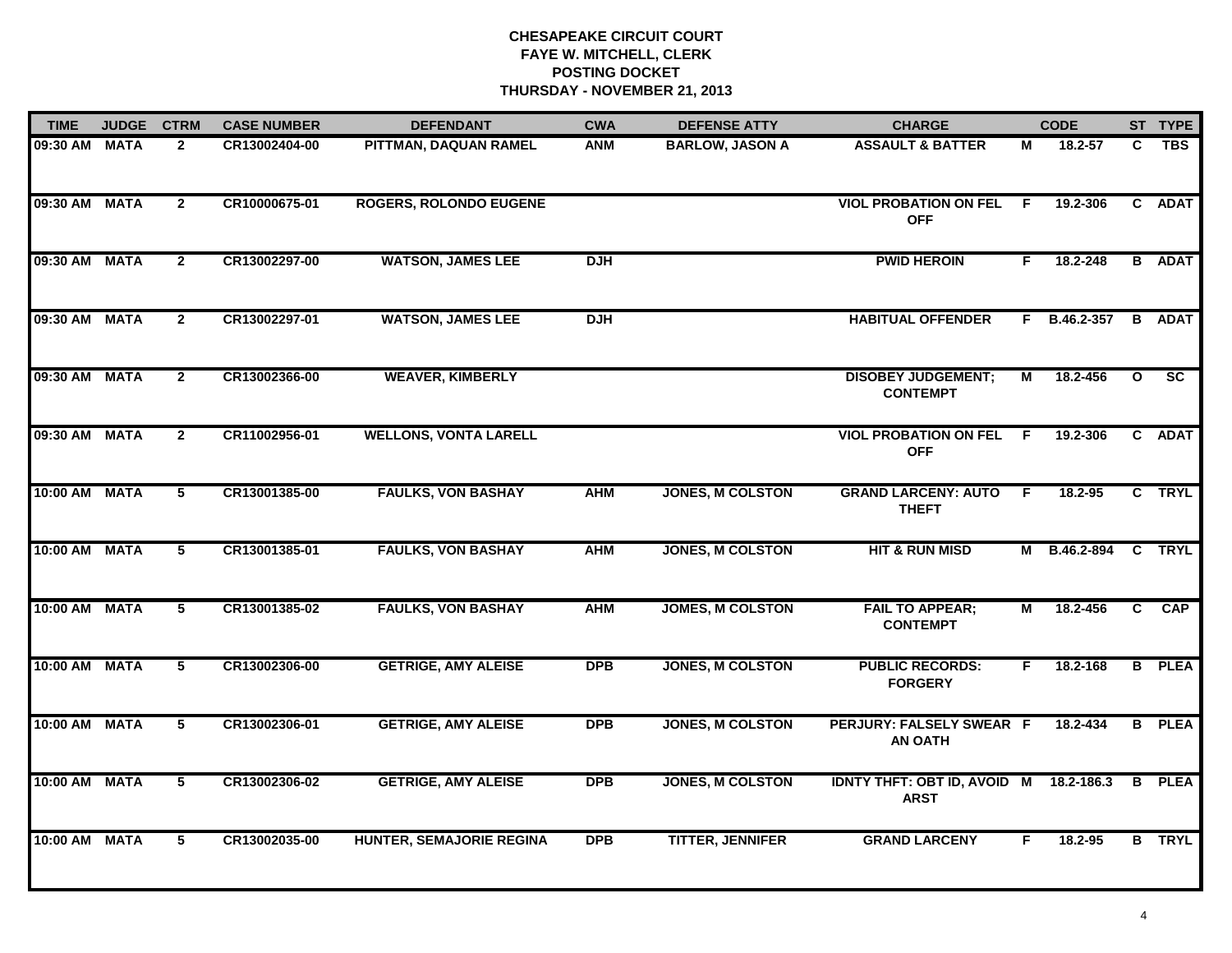| <b>TIME</b>   | <b>JUDGE</b> | <b>CTRM</b>     | <b>CASE NUMBER</b> | <b>DEFENDANT</b>              | <b>CWA</b> | <b>DEFENSE ATTY</b>      | <b>CHARGE</b>                                |    | <b>CODE</b>    |    | ST TYPE        |
|---------------|--------------|-----------------|--------------------|-------------------------------|------------|--------------------------|----------------------------------------------|----|----------------|----|----------------|
| 10:00 AM MATA |              | 5.              | CR13002468-00      | <b>KERSEY, TALEIK MARK</b>    | <b>AHM</b> | <b>PASS, STEPHANIE P</b> | BAIL-APPEAL CONDITN OF O<br><b>RELEASE</b>   |    | 19.2-124       |    | C BOND         |
| 10:00 AM      | <b>MATA</b>  | $5\overline{)}$ | CR10000111-01      | <b>SIMS, JAMAR L</b>          | <b>AHM</b> | <b>DRAPER, ANTHONY L</b> | <b>VIOL PROBATION ON FEL</b><br><b>OFF</b>   | F  | 19.2-306       |    | C BOND         |
| 10:00 AM      | <b>MATA</b>  | 5               | CR13001989-00      | <b>STOKES, GINGER MARIE</b>   | <b>AHM</b> | <b>KOZAK, WARREN D</b>   | <b>POSS OF CRACK COCAINE F</b>               |    | 18.2-250       |    | <b>B</b> PLEA  |
| 10:00 AM      | <b>MATA</b>  | 5               | CR13001989-01      | <b>STOKES, GINGER MARIE</b>   | <b>AHM</b> | <b>KOZAK, WARREN D</b>   | <b>ABUSE CHILD, SERIOUS</b><br><b>INJURY</b> | F. | 18.2-371.1     |    | <b>B</b> PLEA  |
| 10:00 AM      | <b>RDS</b>   | 6               | CR13002278-00      | <b>BARRY, ZACHARY SCOTT</b>   | <b>MLK</b> | Winn, A Robinson         | <b>GRAND LARCENY</b>                         | F. | 18.2-95        |    | <b>B</b> PLEA  |
| 10:00 AM      | <b>RDS</b>   | 6               | CR13002278-01      | <b>BARRY, ZACHARY SCOTT</b>   | <b>MLK</b> | Winn, A Robinson         | <b>ID THEFT</b>                              |    | $F$ 18.2-186.3 |    | <b>B</b> PLEA  |
| 10:00 AM      | <b>RDS</b>   | 6               | CR13002396-00      | <b>COOK, MARCUS BURAL</b>     | <b>PLC</b> | <b>DRAPER, ANTHONY L</b> | <b>VIOL PROBATION ON FEL</b><br><b>OFF</b>   | F. | 19.2-306       |    | C BOND         |
| 10:00 AM      | <b>RDS</b>   | 6               | CR12001716-00      | <b>FREEMAN, CHRISTAL C</b>    | PLC        | <b>CRONIN, ERIC</b>      | <b>POSSESS MARIJUANA</b>                     |    | M 18.2-250.1   | S. | <b>ROL</b>     |
| 10:00 AM      | <b>RDS</b>   | 6               | CR13001749-00      | <b>HAMMEREN, CLAUDIA</b>      | <b>ASA</b> | Wegman, Robert L.        | POSS GUN W/SELL SCH I/II F<br><b>DRUG</b>    |    | 18.2-308.4     |    | <b>B</b> TRYL  |
| 10:00 AM      | <b>RDS</b>   | 6               | CR13001259-00      | HAMMEREN, CLAUDIA ANNE        | <b>ASA</b> | <b>WEGMAN, ROBERT</b>    | <b>POSS OF OXYCODONE</b>                     | F. | 18.2-248       |    | <b>B</b> TRYL  |
| 10:00 AM      | RDS          | 6               | CR13001259-01      | HAMMEREN, CLAUDIA ANNE        | <b>ASA</b> | <b>WEGMAN, ROBERT</b>    | <b>POSS OF XANAX</b>                         | М  | 18.2-250       |    | <b>B</b> TRYL  |
| 10:00 AM      | <b>RDS</b>   | 6               | CR12002109-05      | <b>LAWTON, MAURICE LAMONT</b> | CPO        | <b>CROOK, HEATHER B</b>  | POSS FIREARM CONVICTED F<br><b>FELON</b>     |    | 18.2-308.2     | C  | $\overline{c}$ |
| 10:00 AM      | <b>RDS</b>   | 6               | CR11001745-02      | <b>PERRY, ROBERT JAMES</b>    | <b>CLB</b> | <b>DRAPER, ANTHONY L</b> | <b>VIOL PROBATION ON FEL</b><br><b>OFF</b>   | E  | 19.2-306       |    | C BOND         |